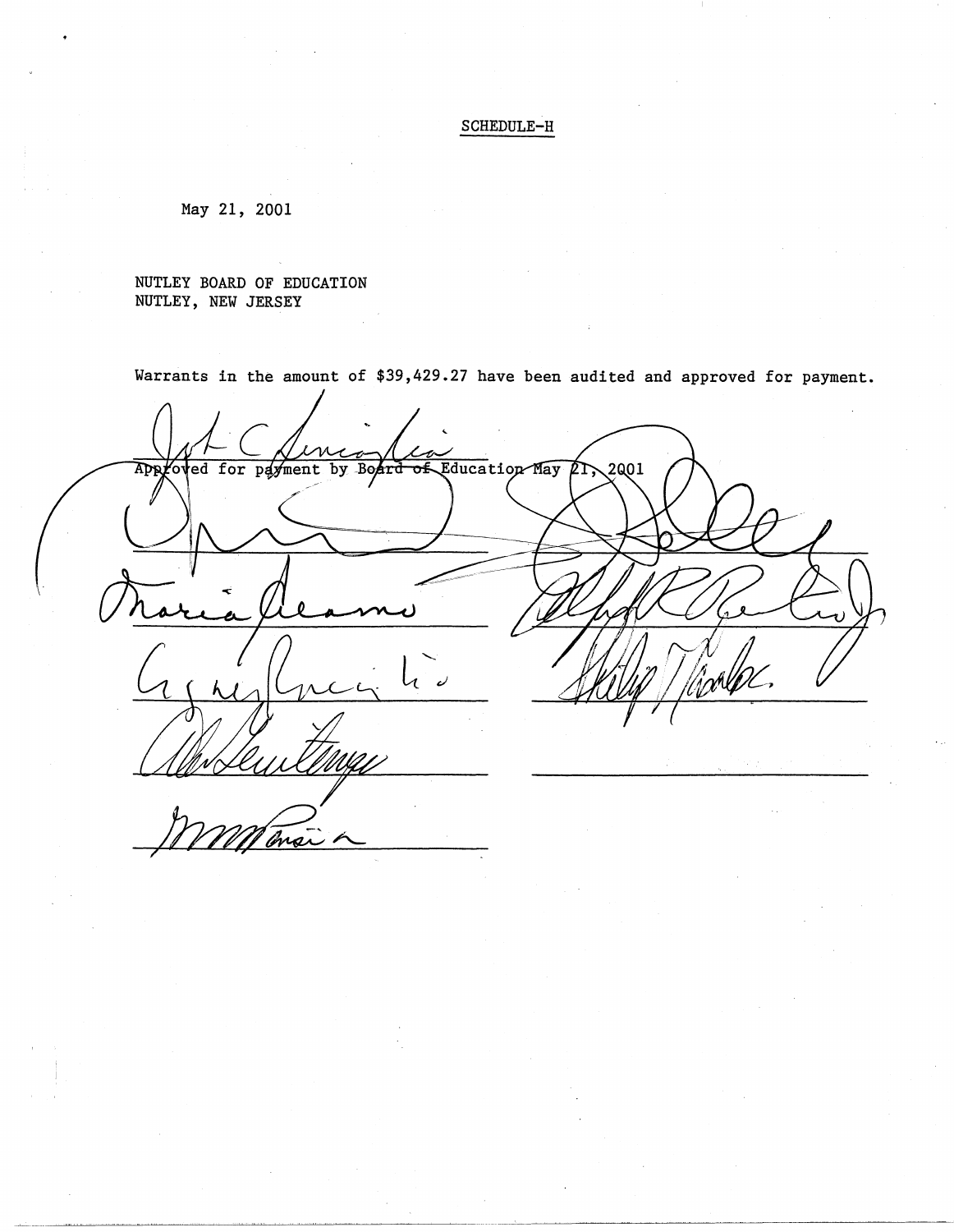FRI, MAY 18, 2001·

## CHECK JOURNAL -- With Detail NUTLEY **BOARD** OF EDUCATION

From: 031200 to 031234

|  | 031205 05/21/01 BCSS BERGEN COUNTY SPECIAL SERVICE 1999.00 F 106009 SRS PURCH PRO/ED SRVCS 2025120032000000<br>031206 05/21/01 BBE BLOOMFIELD BOARD OF EDUCATION 1,600.00 P 102429 TUITION-NJ DISTRICTS-SP 1199910056200000<br>03120     |  |  |  |
|--|------------------------------------------------------------------------------------------------------------------------------------------------------------------------------------------------------------------------------------------|--|--|--|
|  |                                                                                                                                                                                                                                          |  |  |  |
|  |                                                                                                                                                                                                                                          |  |  |  |
|  |                                                                                                                                                                                                                                          |  |  |  |
|  |                                                                                                                                                                                                                                          |  |  |  |
|  |                                                                                                                                                                                                                                          |  |  |  |
|  |                                                                                                                                                                                                                                          |  |  |  |
|  |                                                                                                                                                                                                                                          |  |  |  |
|  |                                                                                                                                                                                                                                          |  |  |  |
|  | 05/21/01 CPC CENTRAL-LEWMAR PAPER (PC CENTRAL-LEWMAR PAPER )<br>CPC CENTRAL-LEWMAR PAPER (PC CENTRAL-LEWMAR PAPER )<br>CPC CENTRAL-LEWMAR PAPER (PC CENTRAL-LEWMAR PAPER 437.00 F 106069 OFFICE SUPPLIES<br>CPC CENTRAL-LEWMAR PAPER (1  |  |  |  |
|  |                                                                                                                                                                                                                                          |  |  |  |
|  |                                                                                                                                                                                                                                          |  |  |  |
|  |                                                                                                                                                                                                                                          |  |  |  |
|  |                                                                                                                                                                                                                                          |  |  |  |
|  |                                                                                                                                                                                                                                          |  |  |  |
|  |                                                                                                                                                                                                                                          |  |  |  |
|  |                                                                                                                                                                                                                                          |  |  |  |
|  |                                                                                                                                                                                                                                          |  |  |  |
|  |                                                                                                                                                                                                                                          |  |  |  |
|  |                                                                                                                                                                                                                                          |  |  |  |
|  |                                                                                                                                                                                                                                          |  |  |  |
|  |                                                                                                                                                                                                                                          |  |  |  |
|  |                                                                                                                                                                                                                                          |  |  |  |
|  |                                                                                                                                                                                                                                          |  |  |  |
|  |                                                                                                                                                                                                                                          |  |  |  |
|  |                                                                                                                                                                                                                                          |  |  |  |
|  | 031210 05/21/01 CPC1 CEREBRAL PALSY CENTER<br>031211 05/21/01 CC CONTEMBORANY BEHAVIORAL<br>031212 05/21/01 CG CONTEMPORARY GLASS<br>031213 05/21/01 CG CONTEMPORARY GLASS<br>031213 05/21/01 CG CONTEMPORARY GLASS<br>031214 05/21/01 C |  |  |  |
|  | 031220 05/21/01 ECES ESSEX COUNTY EDUCATIONAL SERV 527.00 F 106013 NPA HOME INSTRUCTION 2050410032060000<br>031221 05/21/01 CE3 EVANGELISTA; CAROLINE 9.50 F 104292 INS. MISC. EXPENSES-CAT 1119010080009891<br>031222 05/21/01 FC       |  |  |  |
|  |                                                                                                                                                                                                                                          |  |  |  |
|  |                                                                                                                                                                                                                                          |  |  |  |
|  |                                                                                                                                                                                                                                          |  |  |  |
|  |                                                                                                                                                                                                                                          |  |  |  |
|  |                                                                                                                                                                                                                                          |  |  |  |
|  |                                                                                                                                                                                                                                          |  |  |  |
|  |                                                                                                                                                                                                                                          |  |  |  |
|  |                                                                                                                                                                                                                                          |  |  |  |
|  | 031226 05/21/01 IMM1 IMMEDICENTER<br>031227 05/21/01 JLH J.L.HAMMETT                              218.00 F 103281 T-2 (IKE) SUPPLIES-DW  2027022161000000<br>031228 05/21/01 KNT KIRK'S NUTLEY TIRE                      189.13 F 10     |  |  |  |
|  |                                                                                                                                                                                                                                          |  |  |  |
|  |                                                                                                                                                                                                                                          |  |  |  |

Page

 $\mathbb{R}$ 

 $\langle \cdot, \cdot \rangle$ 

 $\left\{ \rightarrow \right\}$ 

 $\langle\cdot\rangle$ 

 $\tilde{\chi}^{\pm}_1(\tilde{x})$ 

 $\bigcup$ 

 $\rightarrow$  ).

 $\sqrt{f}$ 

 $\langle$   $\rangle$ 

 $\langle \downarrow \rangle$  )

 $\Lambda$ 

 $\mathbb{C}^{\mathbb{Z}}$ 

 $\lesssim J^2$ 

 $\mathcal{F}^{\pm}$